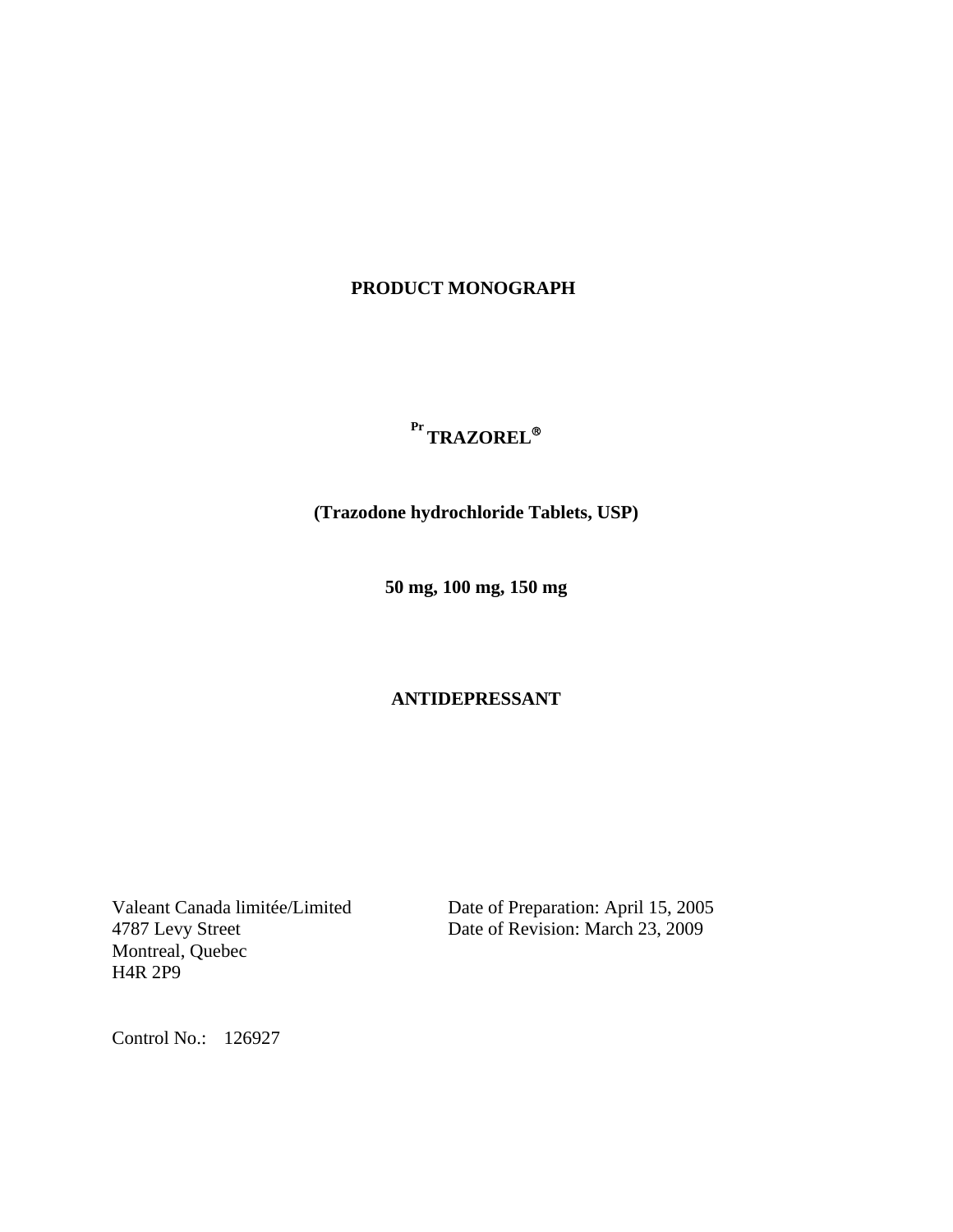### **PRODUCT MONOGRAPH**

# **Pr TRAZOREL**®

# **(Trazodone hydrochloride Tablets, USP)**

 **50 mg, 100 mg, 150 mg** 

### **Antidepressant**

# **ACTION AND CLINICAL PHARMACOLOGY**

Trazodone hydrochloride is a psychoactive compound with sedative and antidepressant properties. Its mechanism of action in humans is not clear.

### **Pharmacokinetics**

#### Absorption

Trazodone hydrochloride is well absorbed after oral administration with peak plasma levels obtained within one-half to two hours after ingestion. Absorption is somewhat delayed and enhanced by food. Trazodone is 89-95% protein bound *in vitro* at concentrations attained with therapeutic doses.

### Metabolism

*In vitro* studies in human liver microsomes show that trazodone is metabolized to an active metabolite, m-chlorophenylpiperazine (mCPP) by cytochrome P450 3A4 (CYP3A4). Other metabolic pathways that may be involved in metabolism of trazodone have not been well characterized.

#### Elimination

Approximately 60-70% of  $^{14}$ C-labelled trazodone hydrochloride was found to be excreted in the urine within two days and 9-29% in feces over 60-100 hours.

In some patients TRAZOREL may accumulate in the plasma.

### **Drug-Drug Interactions**

(See also PRECAUTIONS: Drug Interactions) In vitro drug metabolism studies reveal that trazodone is a substrate of the cytochrome P450 3A4 (CYP3A4) enzyme and trazodone metabolism can be inhibited by the CYP3A4 inhibitors ketoconazole, ritonavir, and indinavir. The effect of short-term administration of ritonavir (200 mg twice daily, 4 doses) on the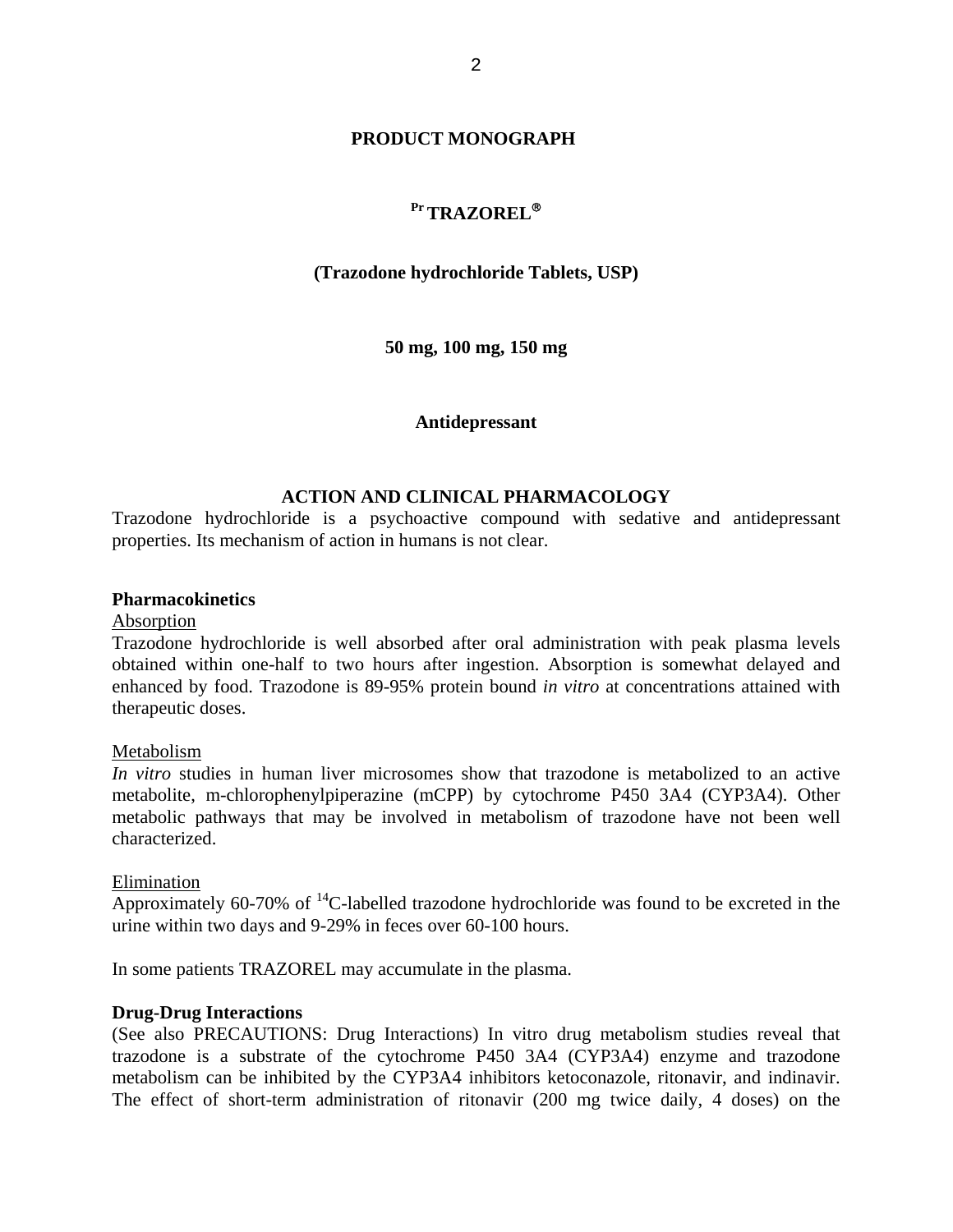pharmacokinetics of a single dose of trazodone (50 mg) has been studied in 10 healthy subjects. The  $C_{\text{max}}$  of trazodone increased by 34%, the AUC increased 2.4-fold, the half-life increased by 2.2-fold, and the clearance decreased by 52%. Adverse effects including nausea, hypotension, and syncope were observed when ritonavir and trazodone were co-administered.

Carbamazepine induces CYP3A4. Following co-administration of carbamazepine 400 mg/day with trazodone 100 mg to 300 mg daily, carbamazepine reduced plasma concentrations of trazodone (as well as mCPP) by 76% and 60%, respectively, compared to pre-carbamazepine values.

The pharmacokinetic profile of TRAZOREL (ICN Canada Ltd.\*) in comparison to DESYREL® (Bristol Laboratories Canada) is summarized below:

| SUMMARY TABLE OF THE COMPARATIVE BIOAVAILABILITY DATA |                 |                            |                        |  |  |  |
|-------------------------------------------------------|-----------------|----------------------------|------------------------|--|--|--|
| <b>TRAZOREL</b>                                       |                 |                            |                        |  |  |  |
| $(100 \text{ mg})$                                    |                 |                            |                        |  |  |  |
| From measured data                                    |                 |                            |                        |  |  |  |
| Geometric Mean                                        |                 |                            |                        |  |  |  |
| Arithmetic Mean (CV%)                                 |                 |                            |                        |  |  |  |
|                                                       |                 |                            |                        |  |  |  |
| <b>PARAMETER</b>                                      | <b>TRAZOREL</b> | DESYREL <sup>®</sup>       | <b>RATIO OF</b>        |  |  |  |
| (means)                                               | ICN Canada*     | <b>Bristol Labs Canada</b> | <b>Geometric Means</b> |  |  |  |
| $AUC$ <sub>T</sub>                                    | 9068.47         | 8987.33                    | 100                    |  |  |  |
| (ng,hr/mL)                                            | 9468.41 (32%)   | 9478.83 (34%)              |                        |  |  |  |
| $AUC$ <sub>r</sub>                                    | 9417.57         | 9278.08                    | 100                    |  |  |  |
| (ng/hr/mL)                                            | 9885.49 (35%)   | 9863.72 (38%)              |                        |  |  |  |
| $\mathsf{C}$<br>max                                   | 1213.47         | 1185.23                    | 102                    |  |  |  |
| (ng/mL)                                               | 1236.17 (20%)   | 1210.61 (21%)              |                        |  |  |  |
| T<br>max                                              | $1.86(44\%)$    | 2.29 (54%)                 |                        |  |  |  |
| (h)                                                   |                 |                            |                        |  |  |  |
| $\overline{T}_{1/2}$                                  | 5.6             | 6.0                        |                        |  |  |  |
| (h)                                                   |                 |                            |                        |  |  |  |

The  $T_{\text{max}}$  and  $T_{1/2}$  parameters are expressed as the arithmetic means.

\*Company name changed to Valeant Canada limitée/Limited

# **INDICATIONS AND CLINICAL USE**

TRAZOREL (trazodone hydrochloride) is of value in the symptomatic relief of depressive illness.

# **CONTRAINDICATIONS**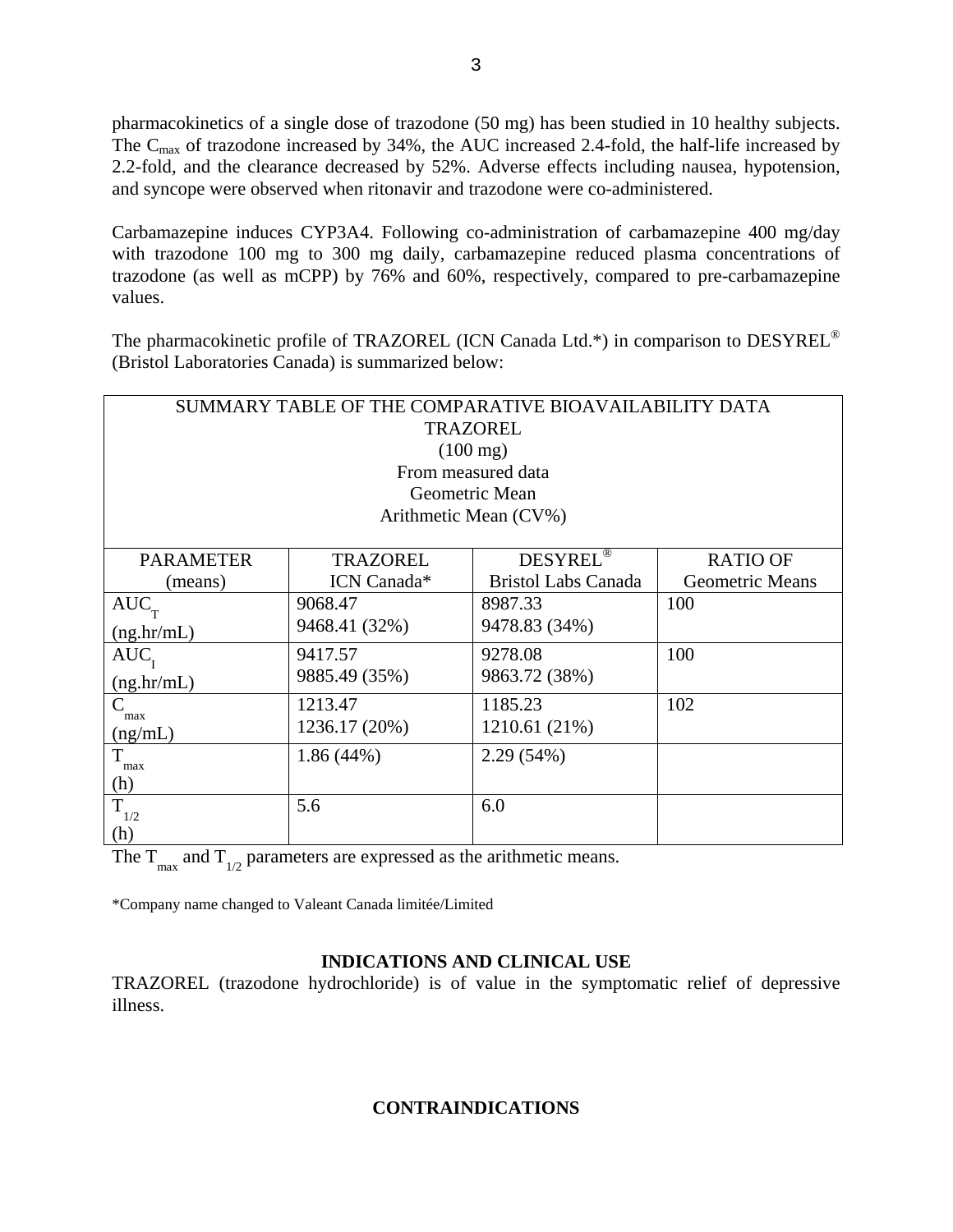TRAZOREL (trazodone hydrochloride) is contraindicated in patients who are hypersensitive to the drug or any other compound in the formulation.

### **WARNINGS**

Trazodone has been associated with the occurrence of priapism. In approximately 33% of the cases reported, surgical intervention was required and, in a portion of these cases, permanent impairment of erectile function or impotence resulted. Male patients with prolonged or inappropriate erections should immediately discontinue the drug and consult their physician. If the condition persists for more than 24 hours, it would be advisable for the treating physician to consult a urologist or appropriate specialist in order to decide on a management approach.

Caution should be used when administering TRAZOREL to patients with cardiac disease, and such patients should be closely monitored, since antidepressant drugs (including TRAZOREL) have been associated with the occurrence of cardiac arrhythmias. Recent clinical studies in patients with pre-existing cardiac disease indicate that trazodone hydrochloride may be arrhythmogenic in some patients in that population. Arrhythmias identified include isolated premature ventricular contractions (PVC's), ventricular couplets, and in two patients short episodes (3 to 4 beats) of ventricular tachycardia. There have also been several postmarketing reports of arrhythmias in trazodone-treated patients who have pre-existing cardiac disease and in some patients who did not have pre-existing cardiac disease. TRAZOREL (trazodone hydrochloride) is not recommended for use during the initial recovery phase of myocardial infarction.

### **PRECAUTIONS**

General: The possibility of suicide in depressed patients remains during treatment and until significant remission occurs. Therefore, the number of tablets prescribed at any one time should take into account this possibility, and patients with suicide ideation should never have access to large quantities of trazodone.

Episodes of grand mal seizures have been reported in a small number of patients. The majority of these patients were already receiving anticonvulsant therapy for a previously diagnosed seizure disorder.

Safety of Driving: Since trazodone hydrochloride may impair the mental and/or physical abilities required for performance of potentially hazardous tasks, such as operating an automobile or machinery, the patient should be cautioned not to engage in such activities while impaired.

Drug Interactions: *In vitro* drug metabolism studies suggest that there is a potential for drug interactions when trazodone is given with CYP3A4 inhibitors. Ritonavir, a potent CYP3A4 inhibitor, increased the  $C_{\text{max}}$ , AUC, and elimination half-life, and decreased clearance of trazodone after administration of ritonavir twice daily for 2 days. Adverse effects including nausea, hypotension, and syncope were observed when ritonavir and trazodone were coadministered. It is likely that ketoconazole, indinavir, and other CYP3A4 inhibitors such as itraconazole or nefazodone may lead to substantial increases in trazodone plasma concentrations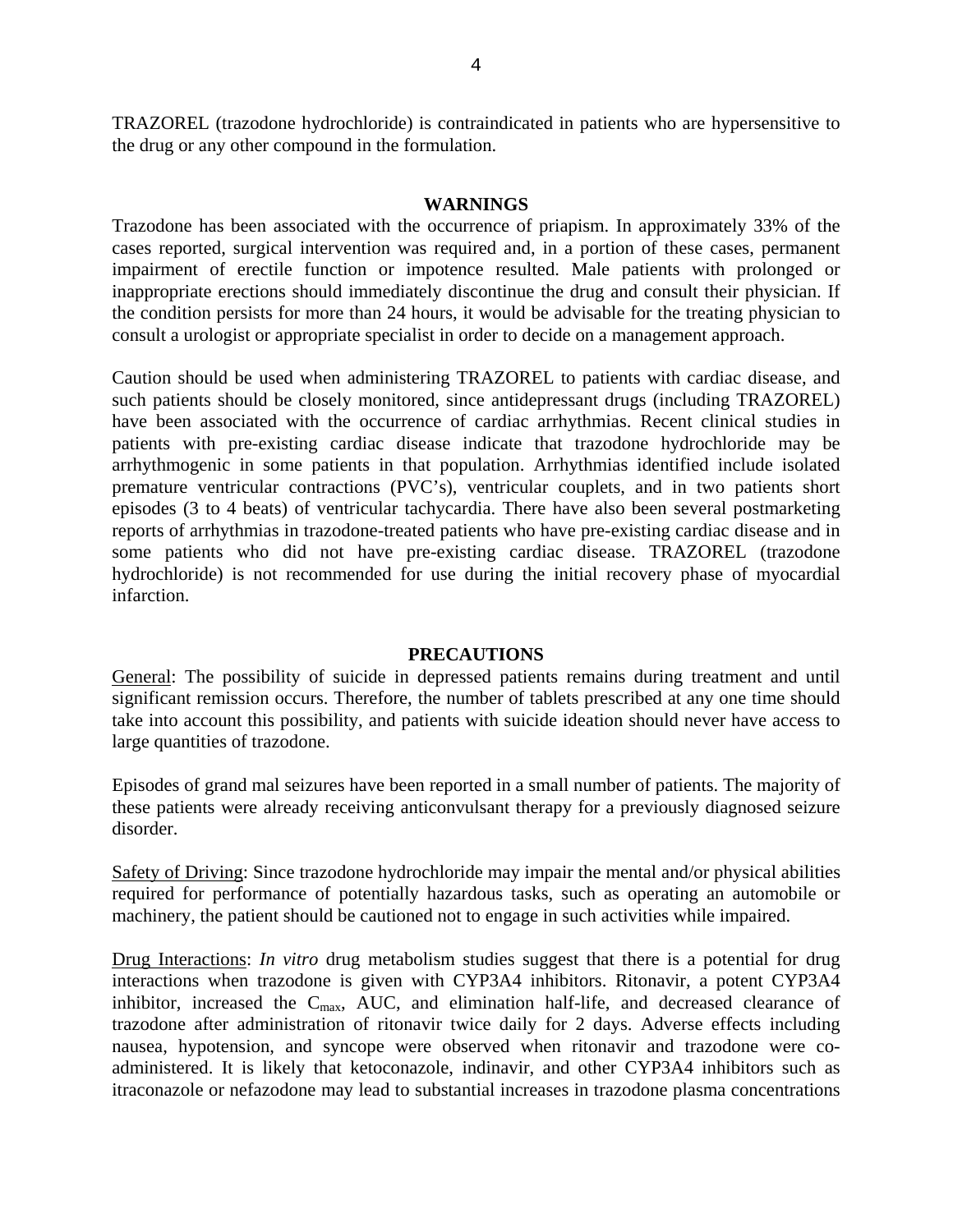with the potential for adverse effects. If trazodone is used with a potent CYP3A4 inhibitor, a lower dose of trazodone should be considered.

Carbamazepine reduced plasma concentrations of trazodone when co-administered. Patients should be closely monitored to see if there is a need for an increased dose of trazodone when taking both drugs.

Trazodone may enhance the response to alcohol and the effects of barbiturates and other CNS depressants and patients should be cautioned accordingly.

Increased serum digoxin and phenytoin levels have been reported to occur in patients receiving trazodone hydrochloride concurrently with either of those two drugs. Little is known about the interaction between trazodone hydrochloride and general anesthetics; therefore, prior to elective surgery, TRAZOREL (trazodone hydrochloride) should be discontinued for as long as clinically feasible.

Because it is not known whether an interaction will occur between trazodone hydrochloride and MAO inhibitors, administration of TRAZOREL (trazodone hydrochloride) should be initiated very cautiously with gradual increase in dosage as required, if an MAO inhibitor is given concomitantly or has been discontinued shortly before medication with TRAZOREL is instituted.

TRAZOREL may cause hypotension including orthostatic hypotension and syncope; caution is required if it is given to patients receiving antihypertensive drugs and an adjustment in the dose of the antihypertensive medication may be required.

Because of the absence of experience, concurrent administration of electro-shock therapy should be avoided.

There have been reports of increased and decreased prothrombin time occurring in warfarinized patients who take trazodone hydrochloride.

Pregnancy and Lactation: Since the safety and use of trazodone hydrochloride in pregnant women has not been established, it should not be used in women of childbearing potential unless, in the opinion of the physician, the expected benefits justify the potential risk to the fetus. Since trazodone hydrochloride and/or its metabolites have been detected in the milk of lactating animals, it should not be administered to nursing mothers unless the potential benefits justify the possible risks to the child.

Children: The safety and effectiveness of trazodone hydrochloride in children below the age of 18 have not been established.

Laboratory Tests: It is recommended that white blood cell and differential counts should be performed in patients who develop sore throat, fever, or other signs of infection or blood dyscrasia, and trazodone should be discontinued if the white blood cell or absolute neutrophil count falls below normal.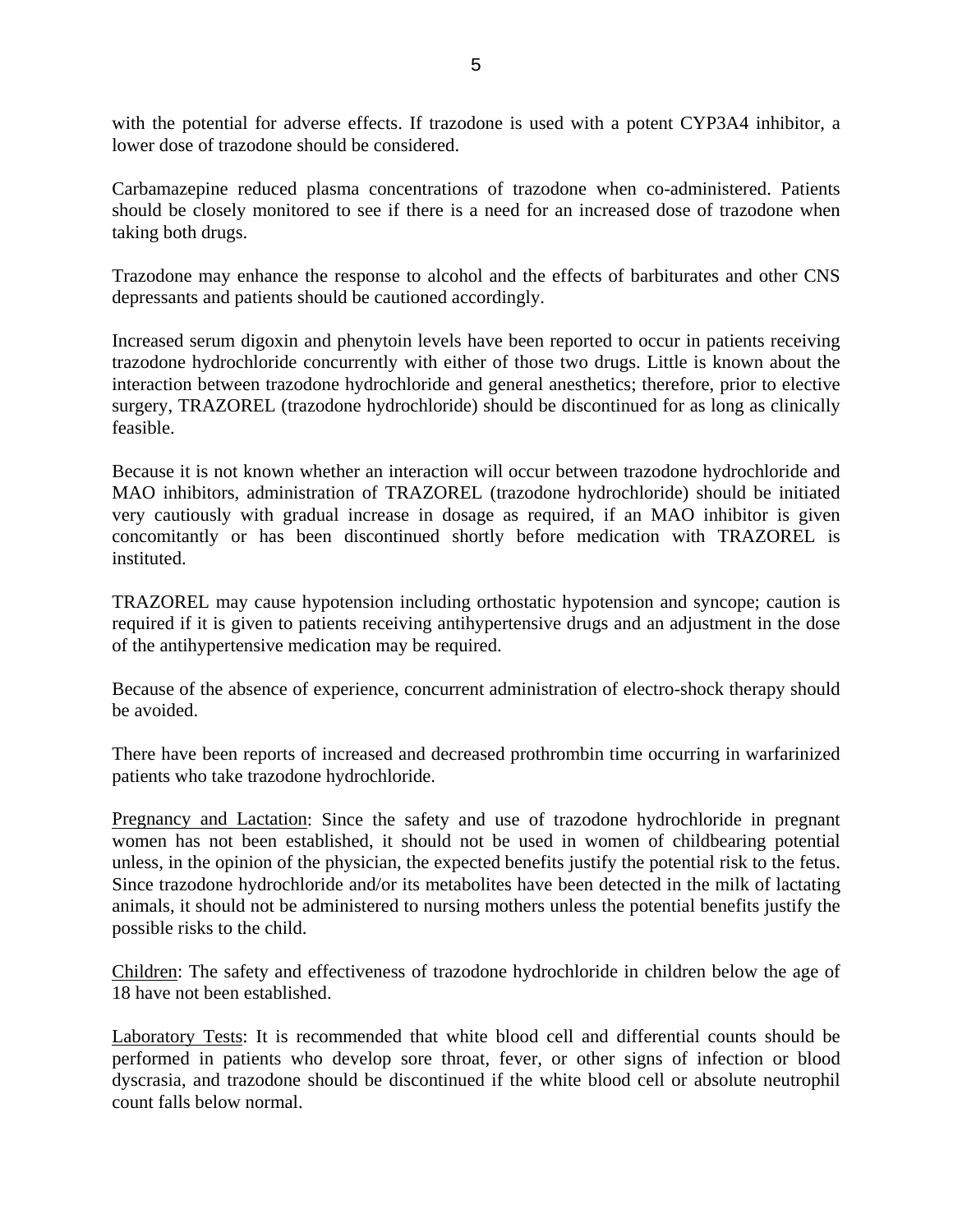Hyperprolactinemia and Breast Tumors: There is sufficient experimental evidence to conclude that chronic administration of those psychotropic drugs, such as trazodone, which increase prolactin secretion, has the potential to induce mammary neoplasms in rodents under appropriate conditions. Tissue culture experiments indicate that approximately 33% of human breast cancers are prolactin dependent *in vitro*, a factor of potential importance if the prescription of these drugs is contemplated in a patient with a previously detected breast cancer.

Although disturbances such as galactorrhea, amenorrhea, gynecomastia and impotence have been reported, the clinical significance of elevated serum prolactin levels or increased secretion and turnover is unknown for most patients. Neither clinical studies nor epidemiological studies conducted to date, however, have shown an association between chronic administration of these drugs and mammary tumorigenesis; available evidence is considered too limited to be conclusive at this time. (See TOXICOLOGY)

### **ADVERSE REACTIONS**

The most common adverse reactions encountered are drowsiness, nausea, vomiting, headache and dry mouth. Adverse reactions reported include the following:

Behavioral: drowsiness, fatigue, lethargy, retardation, light-headedness, dizziness, difficulty in concentration, confusion, impaired memory, disorientation, excitement, agitation, anxiety, tension, nervousness, restlessness, insomnia, nightmares, anger, hostility and, rarely, hypomania, visual distortions, hallucinations, delusions, and paranoia.

Neurologic: tremor, headache, ataxia, akathisia, muscle stiffness, slurred speech, retarded speech, vertigo, tinnitus, tingling of extremities, paresthesia, weakness, grand mal seizures (see PRECAUTIONS), and rarely, impaired speech, muscle twitching, numbness, dystonia, and involuntary movements.

Autonomic: dry mouth, blurred vision, diplopia, miosis, nasal congestion, constipation, sweating, urinary retention, increased urinary frequency, and incontinence.

Cardiovascular: orthostatic hypotension, hypertension, tachycardia, palpitations, shortness of breath, apnea, syncope, arrhythmias, prolonged P-R interval, atrial fibrillation, bradycardia, ventricular ectopic activity (including ventricular tachycardia), myocardial infarction, cardiac arrest, and conduction block.

Gastrointestinal: nausea, vomiting, diarrhea, gastrointestinal discomfort, anorexia, and increased appetite.

Endocrine: priapism (see WARNINGS), decrease and, more rarely, increase in libido, weight gain and loss, and rarely, menstrual irregularities, retrograde ejaculation, and inhibition of ejaculation.

Allergic or toxic: skin rash, itching, edema, and, rarely, hemolytic anemia, methemoglobinemia,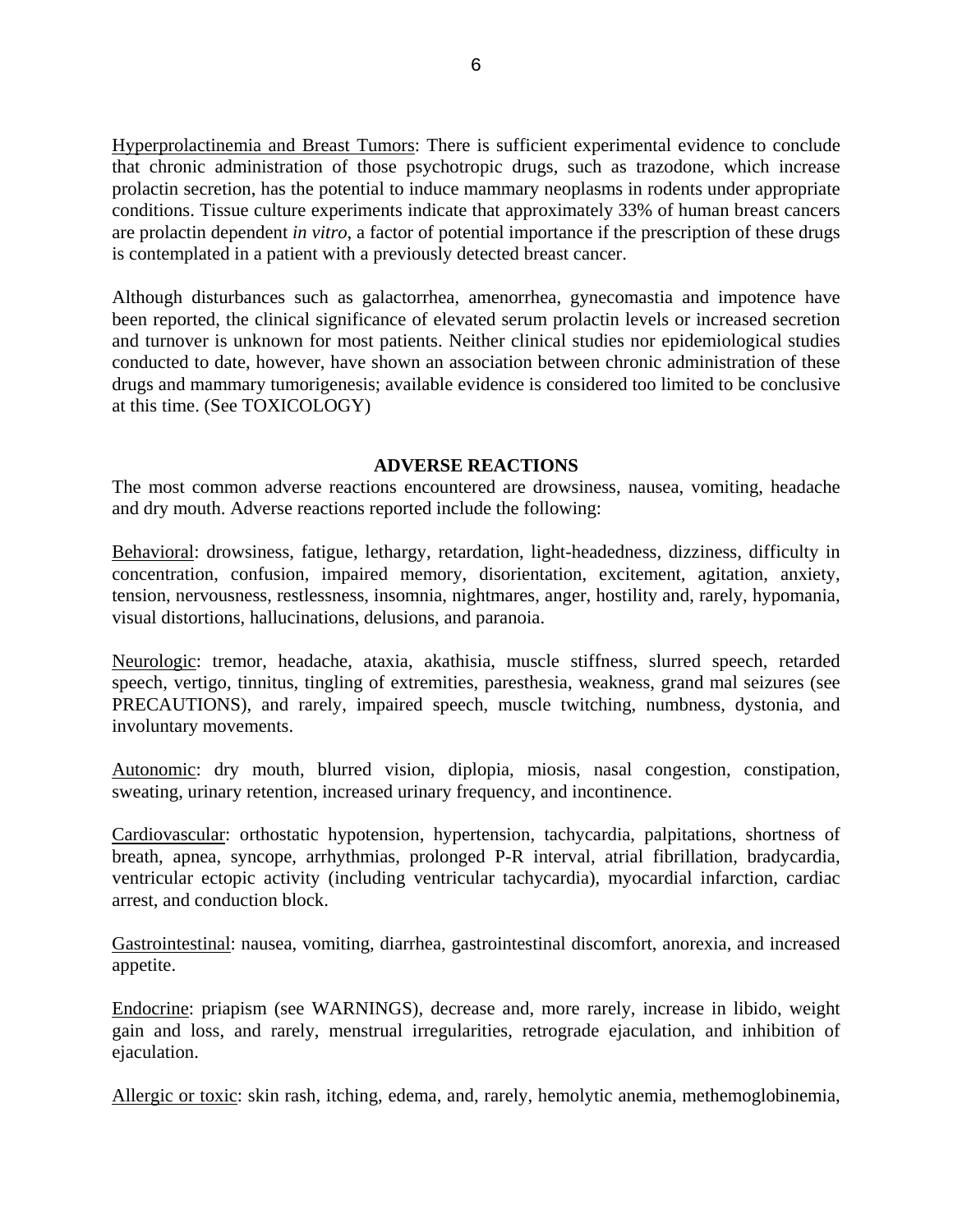liver enzyme alterations, obstructive jaundice, leukocytoblastic vasculitis, purpuric maculopapular eruptions, photosensitivity, and fever.

Miscellaneous: aching joints and muscles, peculiar taste, hypersalivation, chest pain, hematuria, red, tired and itchy eyes.

# **SYMPTOMS AND TREATMENT OF OVERDOSAGE:**

Symptoms: Overdosage of trazodone may cause an increase in incidence or severity of any of the reported adverse reactions, e.g., hypotension and excessive sedation. In one known suicide attempt, the patient presented with symptoms of drowsiness and weakness 3 hours after ingesting 7.5 g (12.5 times the maximum daily dose) of trazodone hydrochloride. Recovery was uneventful. Death by deliberate or accidental overdosage with tazodone alone has not yet been reported.

For management of a suspected drug overdose, contact your regional Poison Control Centre.

Treatment: There is no specific antidote for trazodone hydrochloride. Management of overdosage should, therefore, be symptomatic and supportive. Any patient suspected of having taken an overdosage should be admitted to hospital as soon as possible and the stomach emptied by gastric lavage. Forced diuresis may be useful in facilitating elimination of the drug.

# **DOSAGE AND ADMINISTRATION**

Dosage should be initiated at a low level and increased gradually, noting carefully the clinical response and any evidence of intolerance. It should be kept in mind that there may be a lag in the therapeutic response. Increasing the dosage rapidly does not normally shorten this latent period and may increase the incidence of side effects.

Usual Adult Dosage: The initial recommended dose is 150-200 mg daily, in two or three divided doses. TRAZOREL (trazodone hydrochloride) should be taken shortly after a meal or light snack in order to reduce the incidence of adverse reactions. The initial dose may be increased according to tolerance and response by increments of 50 mg, usually up to 300 mg daily in divided doses. In some patients, doses up to 400 mg daily and, rarely, up to 600 mg daily in hospitalized patients, may be required. Occurrence of drowsiness may require the administration of a major portion of the daily dose at bedtime or a reduction of dosage.

Once an adequate response has been achieved, the dosage may be gradually reduced, with adjustment depending on therapeutic response. During prolonged maintenance therapy the dosage should be kept at the lowest effective level.

Use in the Elderly: If used in the elderly, doses not exceeding half the recommended adult dosage should be used, with adjustments made depending on tolerance and response.

Because safety and effectiveness in children have not been established TRAZOREL is not recommended in the pediatric age group.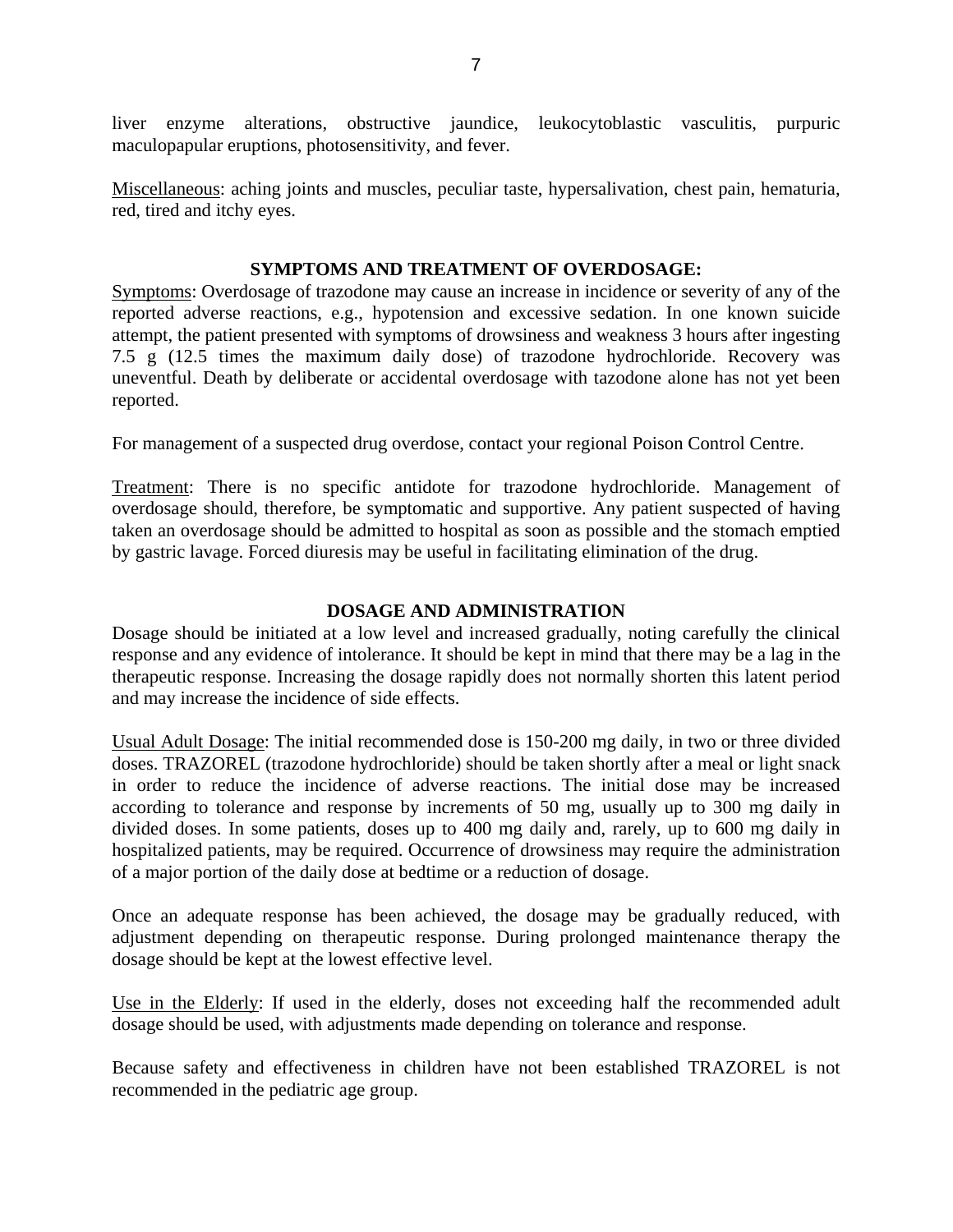### **AVAILABILITY**

Each peach, round, concave scored tablet engraved ICN T21 contains: trazodone hydrochloride 50 mg; each white, round, concave scored tablet engraved ICN T22 contains: trazodone hydrochloride 100 mg; each peach, round, concave scored tablet engraved ICN T23 contains: trazodone hydrochloride 150 mg. TRAZOREL 100 & 150 mg is available in bottles of 100's and 500's. TRAZOREL 50 mg is available in bottles of 100's, 250's and 500's.

### **PHARMACEUTICAL INFORMATION**

- Proper name: Trazodone hydrochloride
- Chemical group: Triazolopyridine
- Chemical name: 1,2,4-Triazolo-4,3-a-pyridin-3(2H)-one,2-3-4-(3-chlorophenyl)- 1-piperazinyl-,monohydro-chloride.
- Molecular Formula:  $C_{19}H_{22}CIN_5O \cdot HCl$
- Structural Formula:



Molecular Weight: 408.33

- Description: Trazodone Hydrochloride USP white to off-white crystalline powder. Melts between 231 and 234o C when the melting point determination is carried out in an evacuated capillary tube; otherwise melts with decomposition over a broad range below 230°C.
- Solubility: sparingly soluble in chloroform and in water.
- Other Characteristics: Trazodone is not chemically related to tricyclic, tetracyclic, or other known antidepressants.

Storage requirements: Trazodone should be stored in tight, light-resistant containers, at controlled room temperature (15-30°C).

### **COMPOSITION**

TRAZOREL tablets contain: Trazodone hydrochloride USP, croscarmellose sodium, lactose,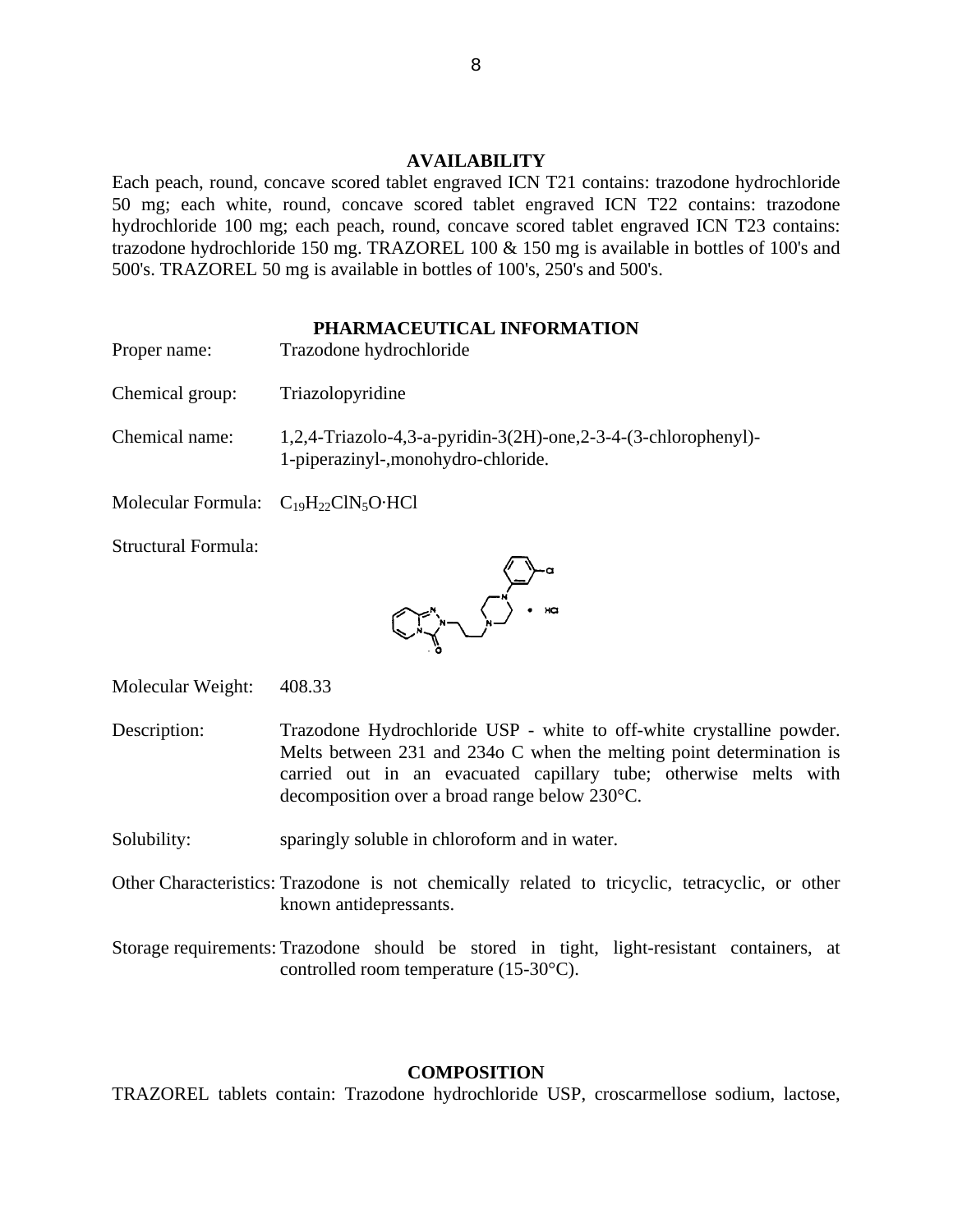magnesium stearate, cellulose, povidone

#### **PHARMACOLOGY**

9

The pharmacological profile of trazodone differs significantly from that of other known psychopharmacological agents.

Trazodone impedes the membrane uptake of serotonin. Small doses of the drug impede the depletion of brain serotonin, by fenfluramine, but doses of 50 mg/kg do not affect the concentration of serotonin in the rat brain. In experimental studies, trazodone is a weak inhibitor of noradrenalin re-uptake but is practically inactive against l-dopa, histamine, and acetylcholine. It has no known monoamine oxidase inhibiting activity.

Trazodone exhibits CNS depressant properties, causing decreased motor activity in cats, rats and mice and increasing the hexobarbital-induced sleeping time in mice. It also inhibits conditioned avoidance responding in rats at doses which do not influence the unconditioned response  $(ED_{50}=19.5 \text{ mg/kg} \text{ p.o.})$ . Trazodone has no anticonvulsant, anti-reserpine or cataleptogenic effects and its muscle relaxant activity is very weak.

In mice, responses to painful stimuli are suppressed by doses at which motor activity is unaffected  $(\leq 10 \text{ mg/kg p.o.})$ , and oxotremorine-, clonidine- and nicotine-induced tremors are significantly inhibited by 12.5 mg/kg i.p. Trazodone protects grouped mice against amphetamine-induced toxicity, but does not inhibit the stereotyped behavior due to amphetamine or apomorphine.

In rats, infusion of trazodone produces first a fall in mean blood pressure, followed by ECG changes only as a consequence of the hypotension produced. In anesthetized dogs, graded doses between 1 and 30 mg/kg i.v. demonstrated no effect on His bundle conduction and no evidence of heart block or rhythm disturbance other than the slowing of normal sinus rhythm, while 0.5 to 5 mg/kg imipramine slowed impulse conduction as well as atrial transmission.

The effect of trazodone on the sleep-wakefulness cycle in rats was comparable to that of similar doses of imipramine. 10 mg/kg p.o. reduced and 160 mg/kg completely suppressed REM sleep.

**TOXICOLOGY** 

Acute Toxicity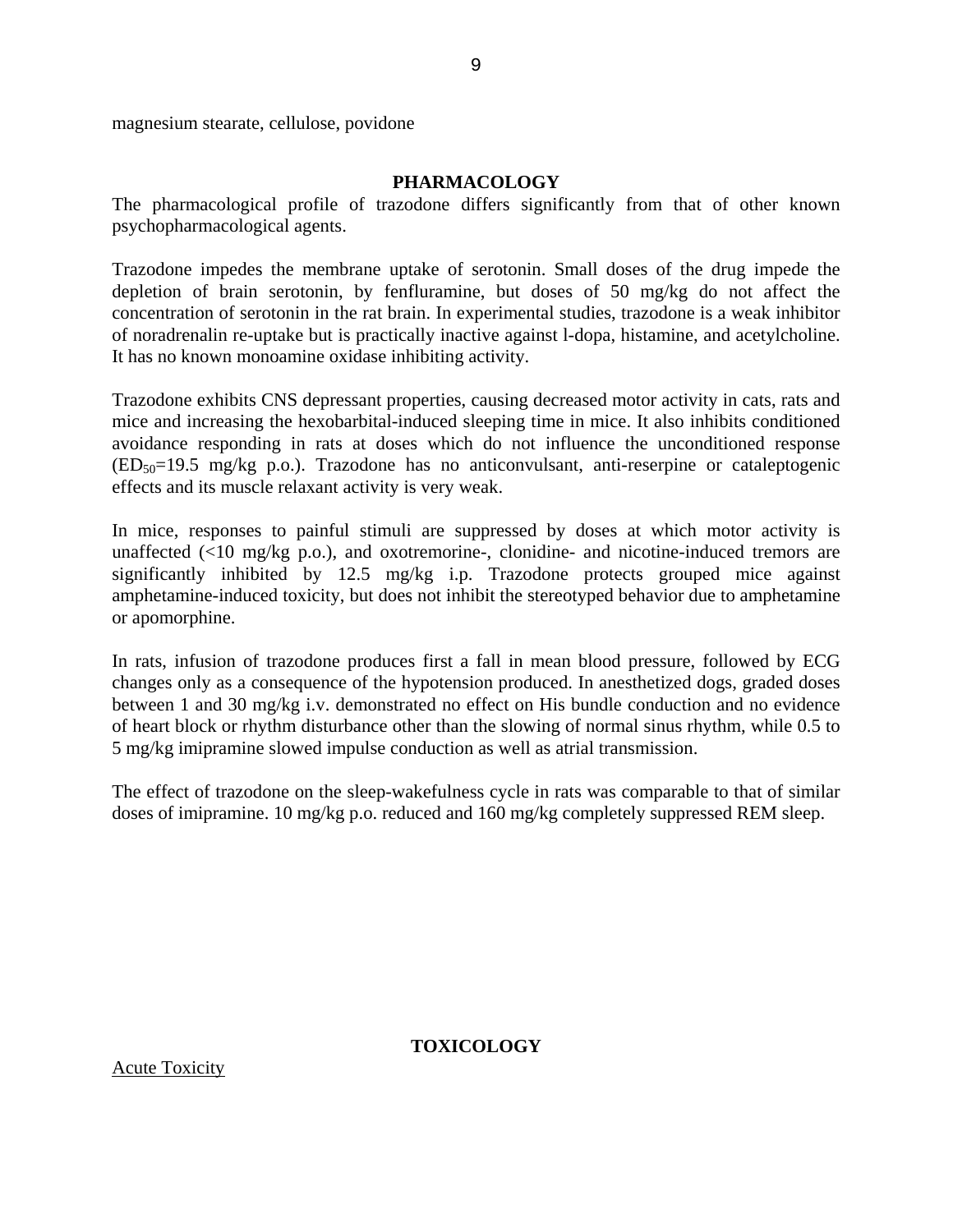| $LD_{50}$ in mg/kg (95% confidence limits) |               |                |               |     |  |  |
|--------------------------------------------|---------------|----------------|---------------|-----|--|--|
| Route                                      |               | <b>Species</b> |               |     |  |  |
|                                            | <b>Mouse</b>  | Rat            | <b>Rabbit</b> | Dog |  |  |
| Intravenous                                | $91(82-101)$  | 91 (86-96)     | 52            | >40 |  |  |
| Intraperitoneal                            | 210 (189-233) | 178 (162-196)  |               |     |  |  |
| Oral                                       | 610 (540-689) | 690 (616-733)  | 560           | 500 |  |  |

Signs of toxicity included dyspnea, salivation, ptosis, agressivity, hypoactivity, prostration, and clonic convulsions.

Subacute and Chronic Toxicity: In several subacute studies in rats, 100 to 450 mg/kg/day *per os* for one to four months produced a decrease in body weight gain and slight liver enlargement in males as the main toxic effects. The highest dose also caused some deaths. In dogs, 50 and 100 mg/kg/day *per os* for one month produced tremors, vomiting and clonic convulsions.

One of two dogs receiving 100 mg/kg died after 3 weeks. In a 6-month rat study, administration of approximately 250 mg/kg/day in the diet resulted in significantly greater liver weights than in control rats and in slightly lower weight gain in males. Dogs receiving 5 and 25 mg/kg/day for 6 months showed no toxic effects.

An 18-month study was carried out in rats using doses of 0, 30, 100, and 300 mg/kg/day p.o. A decrease in body weight gain was seen in all treated groups and males at the highest dose level showed significantly reduced food intake. No behavioral or pathologic effects were observed at the lowest dose level, while rats at the 100 mg/kg dose exhibited some lethargy and salivation immediately following dosing. At the highest dose level, there was excessive salivation and the animals became inactive, assuming a prone position for approximately 3 hours after dosing. Occasionally body tremors were also seen. Tolerance developed to all these reactions within 30 weeks.

Beagle dogs were given oral doses of 0, 10 and 40 mg/kg/day for one year; however, after 8 weeks the highest dose was reduced to 30 mg/kg/day following the death of 3/10 animals in the group. No abnormal signs were observed at the 10 mg/kg level. In the 20 mg/kg/day group, one animal was found prostrate and panting on one occasion and another was unexpectedly found dead near the end of the study. 40 mg/kg produced occasional transient ataxia, excessive salivation and convulsions. Following the three deaths and the reduction of dosage to 30 mg/kg, a fourth death occurred 16 weeks later, subsequent to convulsions. A fifth animal became hypersensitive to touch and aggressive during the final 6 months of the study. Haematological and biochemical analyses were normal apart from one case of transient anemia in the 20 mg/kg group and slightly elevated SGPT values in 2/6 high dosed dogs during the final 3 months.

Groups of 6 rhesus monkeys received 0, 20, 40, and 80 mg/kg/day of trazodone by gavage of one year. The only effects noted were a slight dose-related decrease in activity and tremors in 3 high dose monkeys. Both effects decreased during the study.

Reproductive Studies: A number of reproductive studies were performed. Fertility and general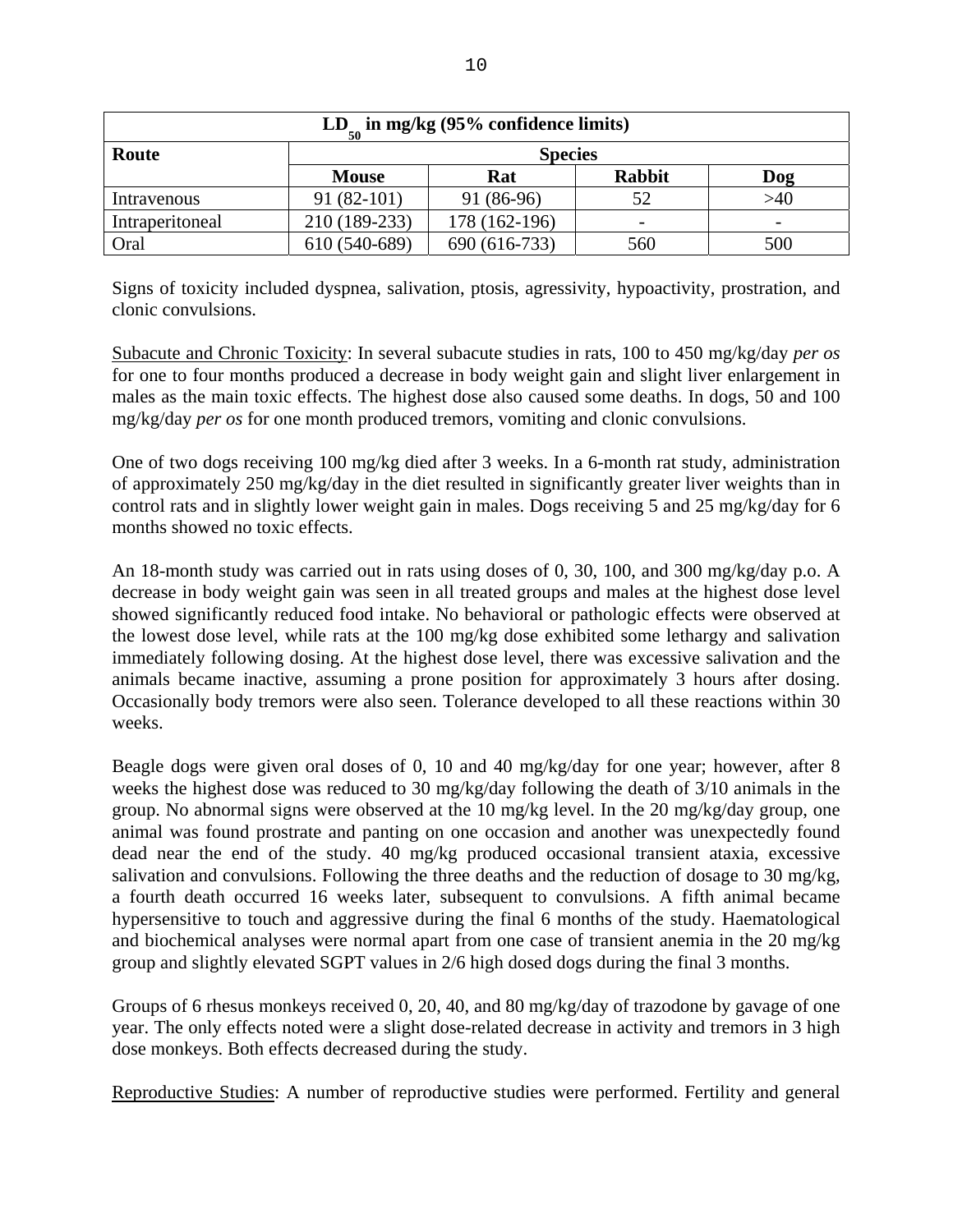reproductive performance of male and female rats were not affected by doses of up to 250 mg/kg/day. At 300 mg/kg, the birth weight of pups was significantly reduced.

In one rat study, 100 and 210 mg/kg/day p.o. was given during days 10-15 and 6-15 of gestation respectively, and another study, 150 to 450 mg/kg/day p.o. during days 9-14 of gestation. At 100 mg/kg only a sedative effect on dams was noted. 150 mg/kg and higher doses produced increased sedation, decreased maternal and fetal weights, and retarded ossification. 300 and 450 mg/kg resulted in a significant increase in resorption and stillborn feti in addition to retarded fetal growth. Also noted were isolated cases of branched rib, separated thoracic arch, umbilical hernia, and exencephalia.

Peri- and postnatal effects of up to 300 mg/kg/day of trazodone were examined in rats. The only effects observed were reduced birth and weaning weights of offspring in the highest dosage group.

Carcinogenicity Studies: A two-year carcinogenicity study was performed in rats at dose levels of 0, 40 and 80 mg/kg/day. Larger numbers of female rats in both treatment groups died sooner than controls and most deaths were related to the presence of pituitary tumors. The incidence of palpable masses (mammary tumors, cysts, etc.) also was increased in both treatment groups at 12, 13, and 14 months. The observations may be related to the effects of trazodone on prolactin secretion. (Acute administration caused an increase in prolactin blood levels; chronic administration did not; however, turnover was not studied. A neuroleptic, used as a positive control, produced similar results). The relative incidences of male rats with pituitary tumors were reversed; however, early deaths due to nephritis and other causes might have influenced these observations.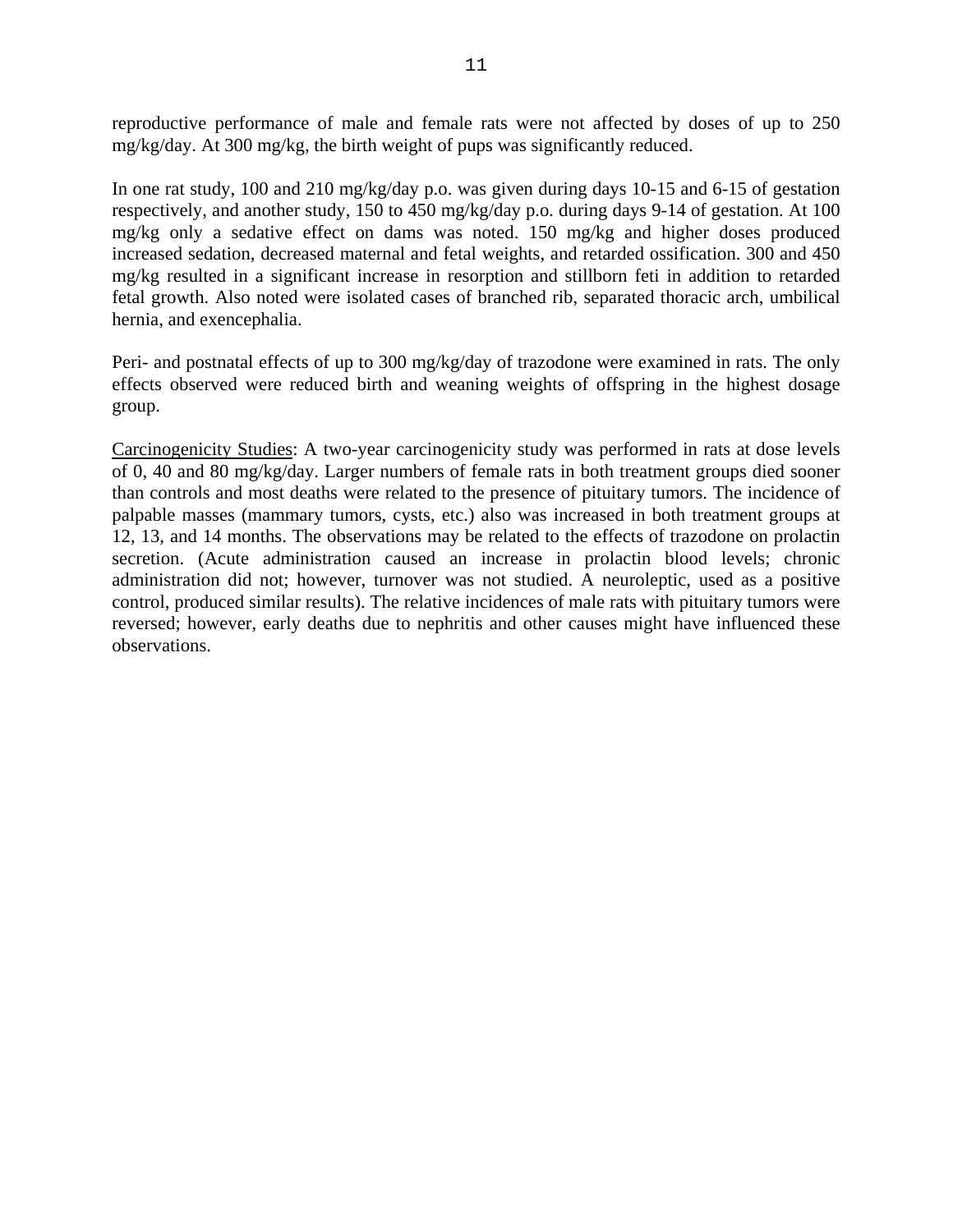# **SELECTED REFERENCES**

Preclinical :

- 1. Baiocchi L et al. Basic metabolites of trazodone in humans. Arzneim-Forsch 1974;24:1699.
- 2. Catanese B, Lisciani R. Investigations on the absorption and distribution of trazodone or AF 1161 in rats, dogs and humans. Boll Chim Farm 1970;109:369.
- 3. Garattini S et al. Effects of trazodone on serotonin in the brain and platelets of the rat. Biochem Pharmacol 1976;25:13.
- 4. Scorza-Barcellona P. Investigations on the possible teratogenic effects of trazodone in rats and rabbits. Boll Chim Farm 1970;109:323.
- 5. Silvestrini B et al. Pharmacological properties of AF 1161, a new psychotropic drug. Int J Neuropharmacol 1968;7:587.

### Clinical :

- 1. Fabre LF, et al. Trazodone efficacy in depression: A double-blind comparison with imipramine and placebo in day-hospital type patients. Curr Ther Res 1979;25:827.
- 2. Goldberg HL et al. Treatment of neurotic depression with a new antidepressant. J of Clinical Psychopharm 1981;1(6):35S-38S.
- 3. Gerner R et al. Treatment of geriatric depression with trazodone, imipramine and placebo: A double-blind study. J of Clinical Psychiatry 1980;41(6):216-220.
- 4. Kellams JJ et al. Trazodone, a new antidepressant: Efficacy and safety in endogenous depression. J of Clinical Psychiatry 1979;40(9):390-395.
- 5. Gershon S et al. Lack of anticholinergic side effects with a new antidepressant trazodone. J of Clinical Psychiatry 1980;40(3):100-104.
- 6. Feighner JP. Trazodone, a triazolopyridine derivative, in primary depressive disorder. J of Clinical Psychiatry 1980;41(7):252-255.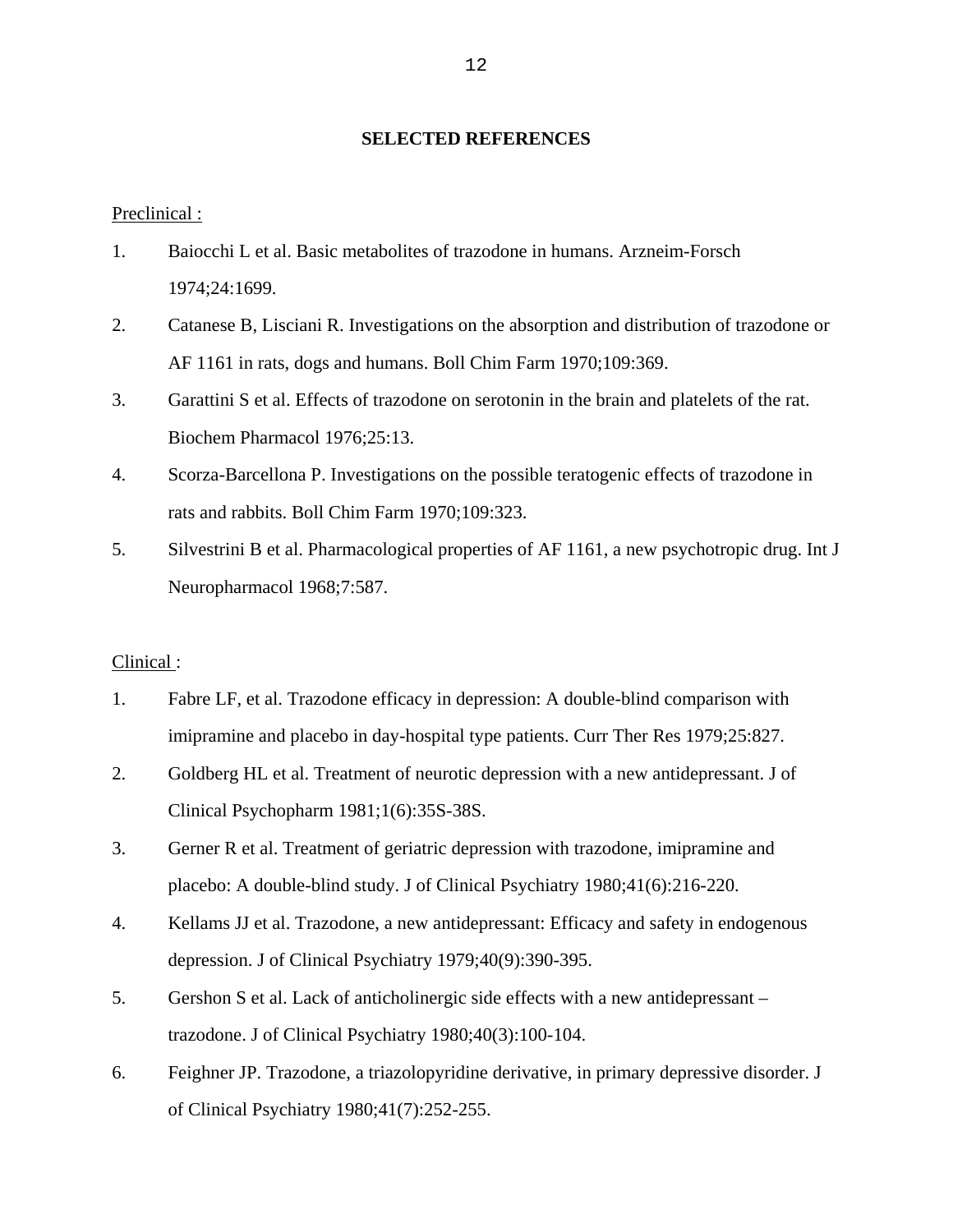- 7. Trazodone. Proceedings of the 1st International Symposium. Montreal, 1973. In: Ban TA, Silvestini B, editors. Modern Problems of Pharmacopsychiatry. Karger; 1974 (vol. 9).
- 8. Goldstein I et al. Pharmacologic detumescence: The alternative to surgical shunting. J of Urology 1986 Apr;135(4 :PEII):308A.
- 9. Padma-Nathan H et al. Treatment of prolonged or priapistic erections following intercavernosal papaverine therapy. Seminars in Urology 1986;IV.
- 10. Gamble DE, Peterson LG. Trazodone overdose: Four years of experience from voluntary reports. J of Clinical Psychiatry 1986;47(11):544-546.

### **BIBLIOGRAPHY**

- 1. Agnoli A. Historique et pharmacologie de la trazodone. L'Encephale 1986; XII, 239-242
- 2. American Society of Hospital Pharmacists. American Hospital Formulary Service 1992; 1246-1250.
- 3. Baldessarini RJ. Drugs and the treatment of psychiatric disorders. In: Goodman and Gilman's: The Pharmacological Basis of Therapeutics. 8th Edition, Pergamon Press, 1990; 404-414.
- 4. Brogden RN, Heel RC, Speight TM and Avery GS. Trazodone: A review of its pharmacological properties and therapeutic use in depression and anxiety. Drugs 1981;21:401-429.
- 5. Fabre LF, and Feighner JP. Long-term therapy for depression with trazodone. J Clin Psychiatry 1983; 44:17-21.
- 6. Feighner JP. Trazodone in major affective disorders. Psychopathology 1984; 17, 2:15-23.
- 7. Feighner JP, and Boyer WF. Overview of USA controlled trials of trazodone in clinical depression. Psychopharmacology 1988; 95:S50-S53.
- 8. Gershon S, and Newton R. Lack of anticholinergic side effects with a new antidepressant - Trazodone. J Clin Psychiatry 1980; 41, 3:100-104.